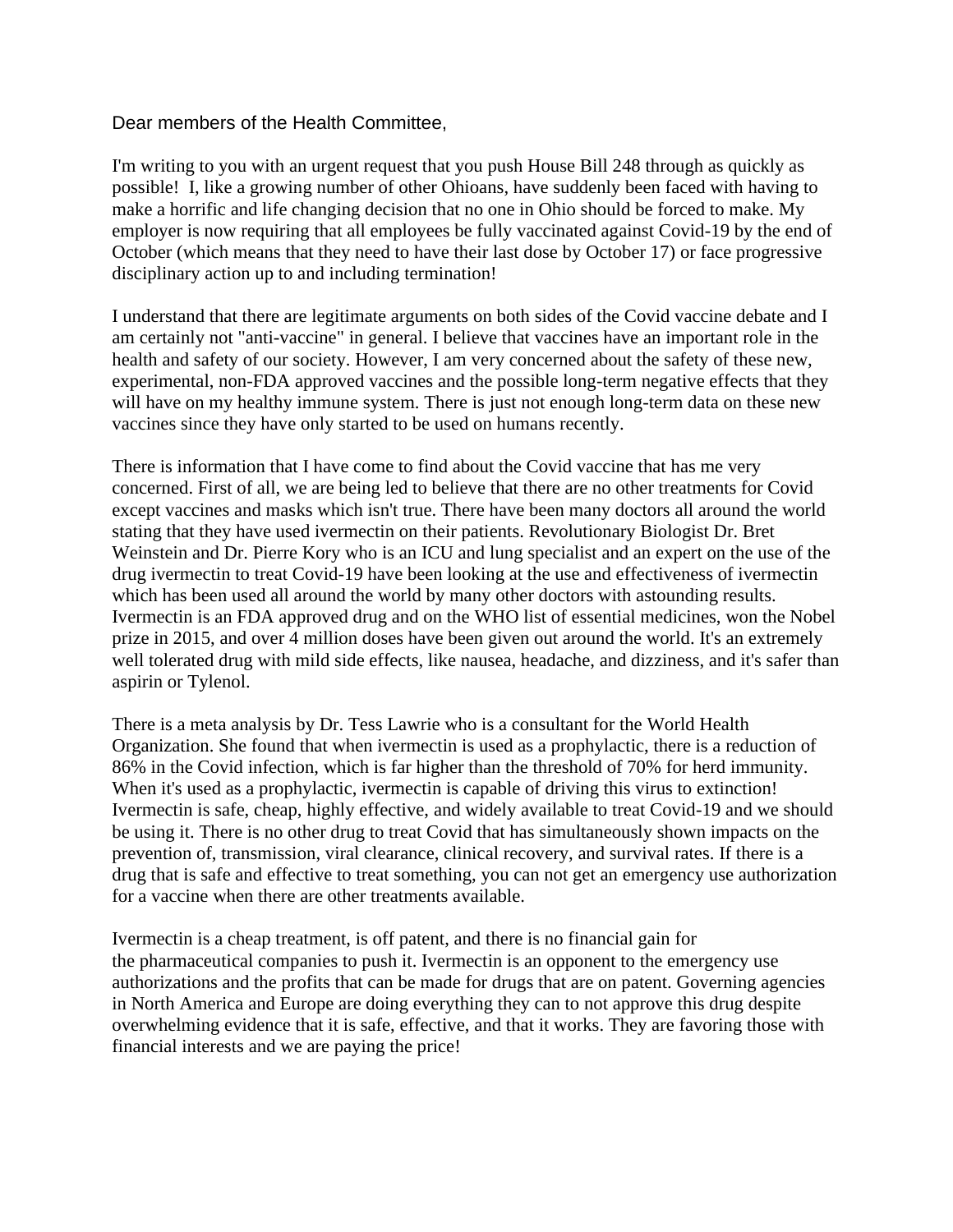They could have stopped this in December when Dr. Kory presented this to the Senate and informed them of the benefits of ivermectin, yet they did not. They could stop this now because ivermectin also works on the variants. They could stop this now and they are choosing not to! My government is failing not only me but every citizen of America because they could choose to stop this at any point and are opting not to because it's more financially lucrative to push these experimental vaccines. So it seems to me that making money is more important to our government than saving lives!! Also, Hydroxychloroquine has been reported to be a safe and effective treatment for Covid-19, which has also been rejected due to a smear campaign known as Lancet gate against its' use as treatment.

They don't tell you that over 70% of patients in the hospitals that have Covid are obese, that 80% of patients are Vitamin D deficient. Kaiser Permanente conducted a study where they looked at 50,000 patients who were Covid positive trying to find something that correlates with having a poor Covid outcome. They found that physical inactivity was the strongest risk factor across all outcomes compared with the commonly cited modifiable risk factors including smoking, obesity, diabetes, hypertension, cardiovascular disease, and cancer. Yet we don't hear any of this. We don't hear about proactive steps we can take to improve our outcomes with Covid. If this is about saving lives, why isn't this information in the main stream media to inform and help everyone?

Also, the cases of Covid-19 have been drastically inflated. The PCR tests have been set to a much higher cycle threshold than what was recommended by the WHO and Dr. Anthony Fauci, which created a much higher positivity rate. So there were many more false positives for Covid. Anyone who was in the hospital for another reason, and who they gave the PCR test to, who tested positive due to the high cycle threshold, and if this person died for another reason, they were said to have died from Covid which wasn't true. There is a difference between dying FROM Covid and dying WITH Covid. And because these cycles were set so high on the PCR tests creating a lot of false positives, it's very likely these patients didn't even have Covid to begin with. On January 20th, inauguration day, the WHO instructed all the labs to lower the cycle threshold and decrease the sensitivity. And what we saw was immediately around January 20th, the number of Covid cases and fatalities dropped completely. Which was set up to make America think that all of the sudden, Joe Biden fixed Covid and the vaccines work.

Now about the vaccines, I strongly believe that it is the right of every person to make a risk/benefit analysis. Most vaccines and most drugs take 10-15 years to come to market because they have to prove over a period of time that they are safe and effective. Operation Warp Speed pushed this brand new, experimental, gene-modification therapy through in 11 months. We are still in clinical trials for these vaccines which go till the end of 2022 or the beginning of 2023. They only tested for the presence of side effects and the presence or absence of symptoms. They only checked for 2 months if they had symptoms from Covid. And that's where you get the 95% effectiveness if they made it for 2 months without having symptoms or dying.

And now they're finding that vaccinated people can still transmit the virus and carry similar viral loads, because these vaccines were never tested to prevent transmission and to stop you from getting it. This might not be a new technology and people might say it's been around for 30 years which may be true. But it has never made it past the animal trials because all of the animals it was tested on have died.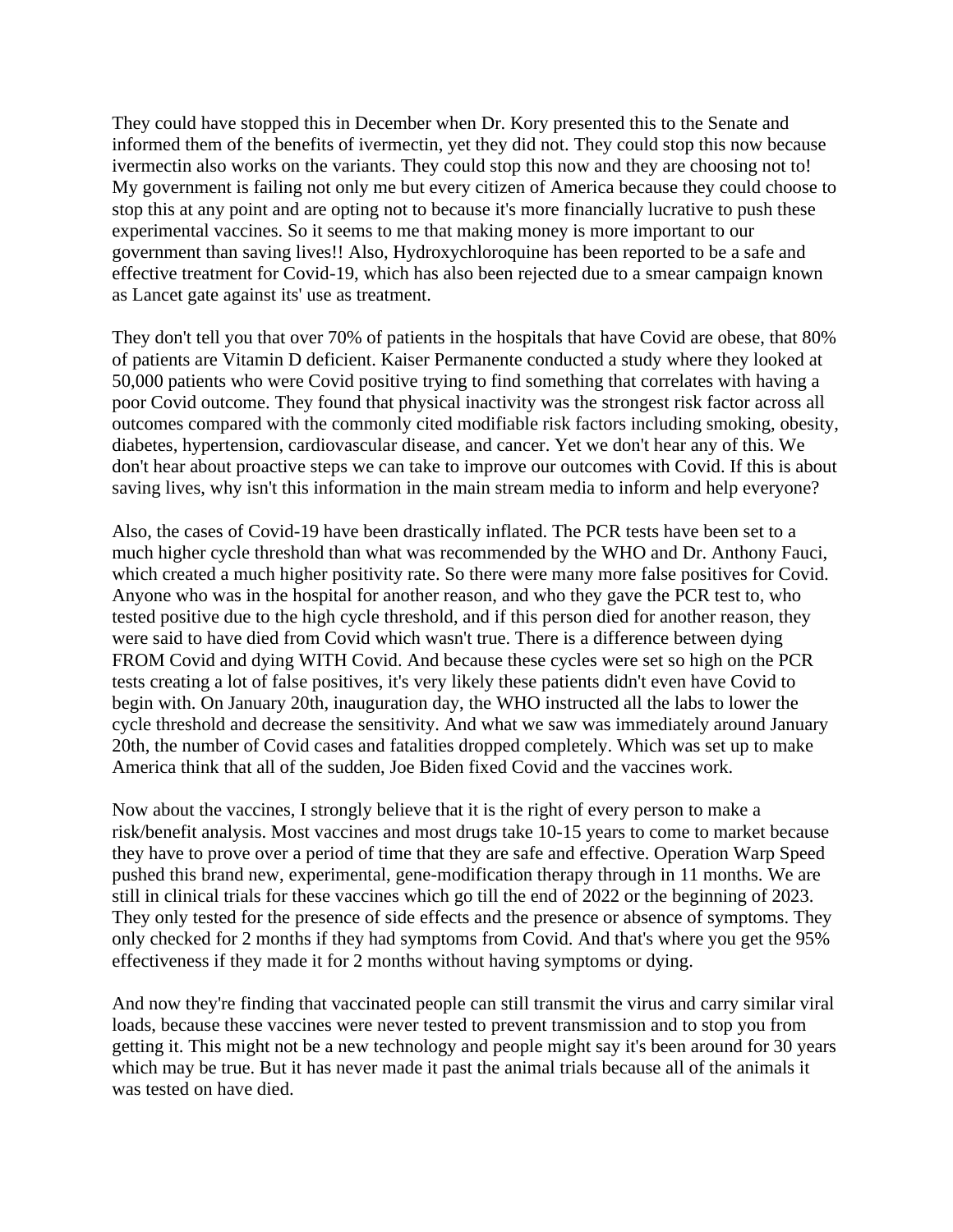In the animal trials when this vaccine was used previously for Sars-Cov-1, what they found was the animals had a period of immunity and then after that when they were re-exposed to the virus, they all died. They contribute that to a condition known as antibody dependent enhancement, which is after you've been vaccinated for something and your immunity starts waning, and you're re-exposed to the virus again, you have an overwhelming immune response that can be severe and it could be fatal. Which is why this technology has never made it to human trials because all of the animals have died!

Now there have been a lot of breakthrough cases where a large number of people are coming down with Covid and most of them have been fully vaccinated. In Australia, they have one of the lowest vaccination rates, about 20% of the country is vaccinated. Yet they have a lot of breakthrough cases of younger people who have received the vaccine in there 20's, 30's, 40's, and 50's, and who have come down with Covid and are hospitalized from it. Dr. Robert Malone, the inventor of the mRNA technology and many other doctors around the world have been warning about this antibody dependent enhancement from these vaccines and Dr. Malone thinks this is happening. There is evidence that people are showing a higher viral load in the nasal titers if they have been vaccinated compared to those who have not been vaccinated when they are re-exposed to the virus.

Also, when Pfizer did their biodistribution studies, they substituted a different protein than the active component of the vaccine. There have been a lot of reports that the spike protein is cytotoxic, meaning it damages or kills cells. Japan wanted to do their own biodistribution studies. When they did theirs they found the nano-lipid particles are heavily deposited in the spleen, liver, brain, heart, bone marrow, breast milk, and particularly heavy in the ovaries. There are a lot of scientists and people all over the world who are calling for a halt to these vaccines. They're saying we have safe and effective treatments rather than injecting people with these toxins. And yet we don't hear any of this from the main stream media. Why is this information being hidden from us?

The VAERS or Vaccine Adverse Event Reporting System is a system where any injuries to vaccines are supposed to be reported. There was a study out of Harvard that estimates that only 1% of injuries are reported to VAERS. Currently in VAERS there are over 12,000 reports of death, 121,000 reports of anaphylaxis, over 8,000 reports of blood clotting disorders, which can lead to heart attacks and strokes, and over 2,000 cases of myocarditis and pericarditis. There is Guillain-Barre Syndrome, Bell's Palsy, neurological disturbances, seizures, 2600 pregnant women reported adverse events including miscarriages, and there are menstrual irregularities. And in children 12-17 years old there are 2300 reports of anaphylaxis, 406 reports of myocarditis and pericarditis and at least 18 reported deaths. How much collateral damage are we willing to allow when we have safe and effective alternatives? There is a lawsuit going on right now that has a CDC whistle blower who has access to VAERS who has attested under penalty of perjury that there are at least 45,000 deaths that have happened within 3 days of receiving the vaccine.

Dr. Mike Yeadon, former Chief Science Officer and Vice President of Pfizer has been coming out in interviews over the last several months because he is terrified with what he's been seeing.